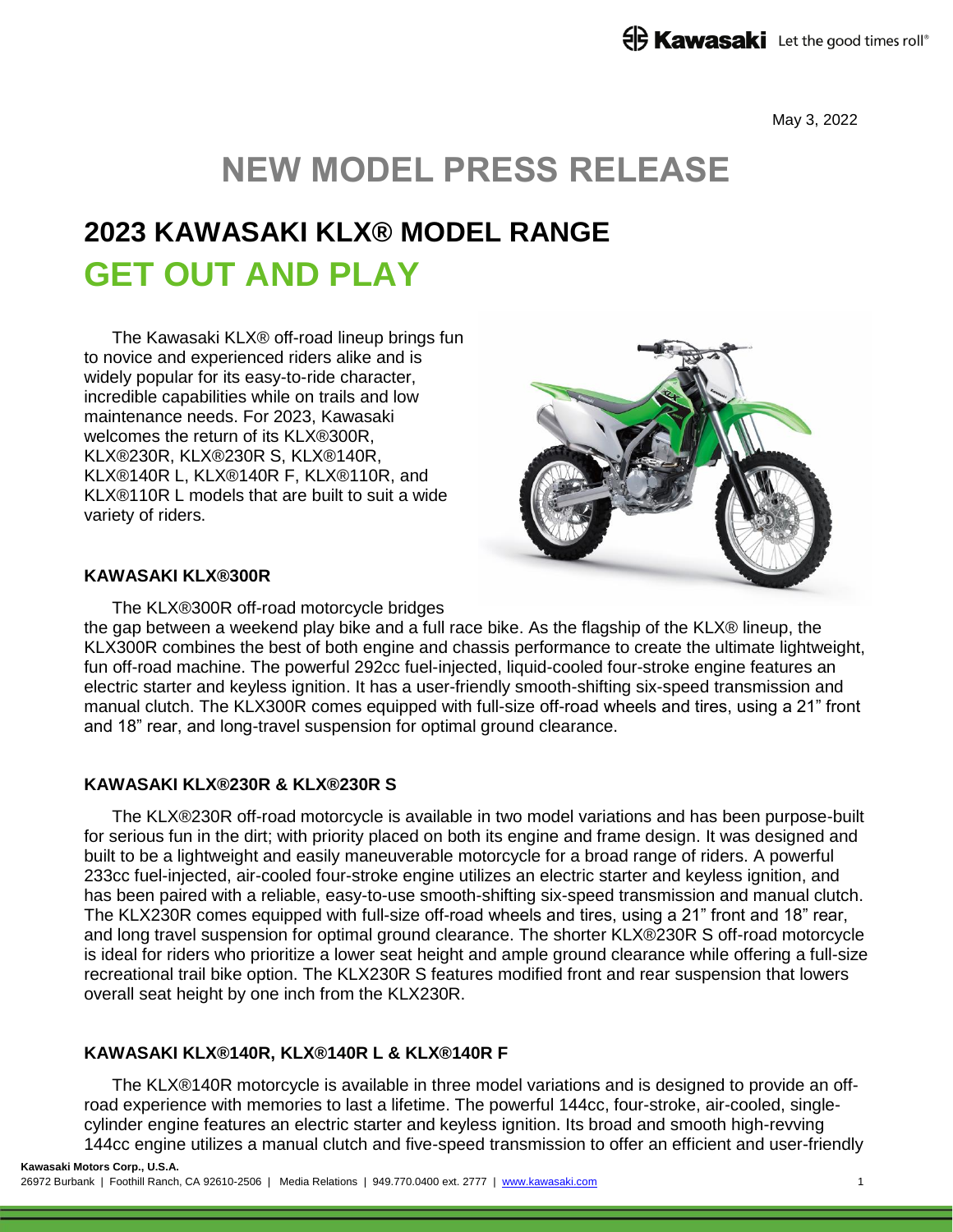feel. The KLX140R uses a 17" front and 14" rear wheel, while the mid-sized KLX®140R L motorcycle is equipped with 19" front and 16" rear wheels to accommodate taller riders, providing extra ground clearance. The KLX®140R F comes equipped with full-size off-road wheels and tires, using a 21" front and 18" rear.

## **KAWASAKI KLX®110R & KLX®110R L**

The KLX®110R is available in two model variations and is a great motorcycle for new riders looking to experience off-road for the first time. A high-tensile steel frame, 30mm telescopic fork, and single rear shock provide easy handling and maximum longevity. It also incorporates an automatic centrifugal clutch system that allows easy take off and shifting through the gears, helping the rider maintain focus on the terrain and to make the most of the 112cc single-cylinder, four-stroke engine. The larger KLX®110R L motorcycle has a taller seat height (28.7" compared to 26.8" for the KLX110R), longer suspension travel, an extra 1.9" of ground clearance and a four-speed transmission with a manual clutch. No matter your size or skill level, there is a KLX model motorcycle to allow you to get out and play with Kawasaki.

## **2023 Model Variations**

#### **Kawasaki KLX® 300R Color**: Lime Green **MSRP:** \$5,899 **Availability:** Now

### **Kawasaki KLX® 230R S Color**: Lime Green **MSRP**: \$4,749 **Availability**: Now

**Kawasaki KLX® 140R F Color**: Lime Green **MSRP**: \$4,049 **Availability**: Now

**Kawasaki KLX® 110R L Color**: Lime Green **MSRP**: \$2,849 **Availability**: Now

**Kawasaki KLX® 230R Color**: Lime Green MSRP: \$4,749 **Availability**: Now

### **Kawasaki KLX® 140R L Color**: Lime Green **MSRP**: \$3,749 **Availability**: Now

#### **Kawasaki KLX® 140R Color**: Lime Green **MSRP**: \$3,449 **Availability**: Now

#### **Kawasaki KLX® 110R Color**: Lime Green **MSRP**: \$2,649 **Availability**: Now

To download high-resolution images, log on or register for the Kawasaki media site at [http://kawasakimedia.com](http://kawasakimedia.com/)

#### **ABOUT KAWASAKI**

Kawasaki started full-scale production of motorcycles over a half century ago. The first Kawasaki motorcycle engine was designed based on technical know-how garnered from the development and production of aircraft engines, and Kawasaki's entry into the motorcycle industry was driven by the